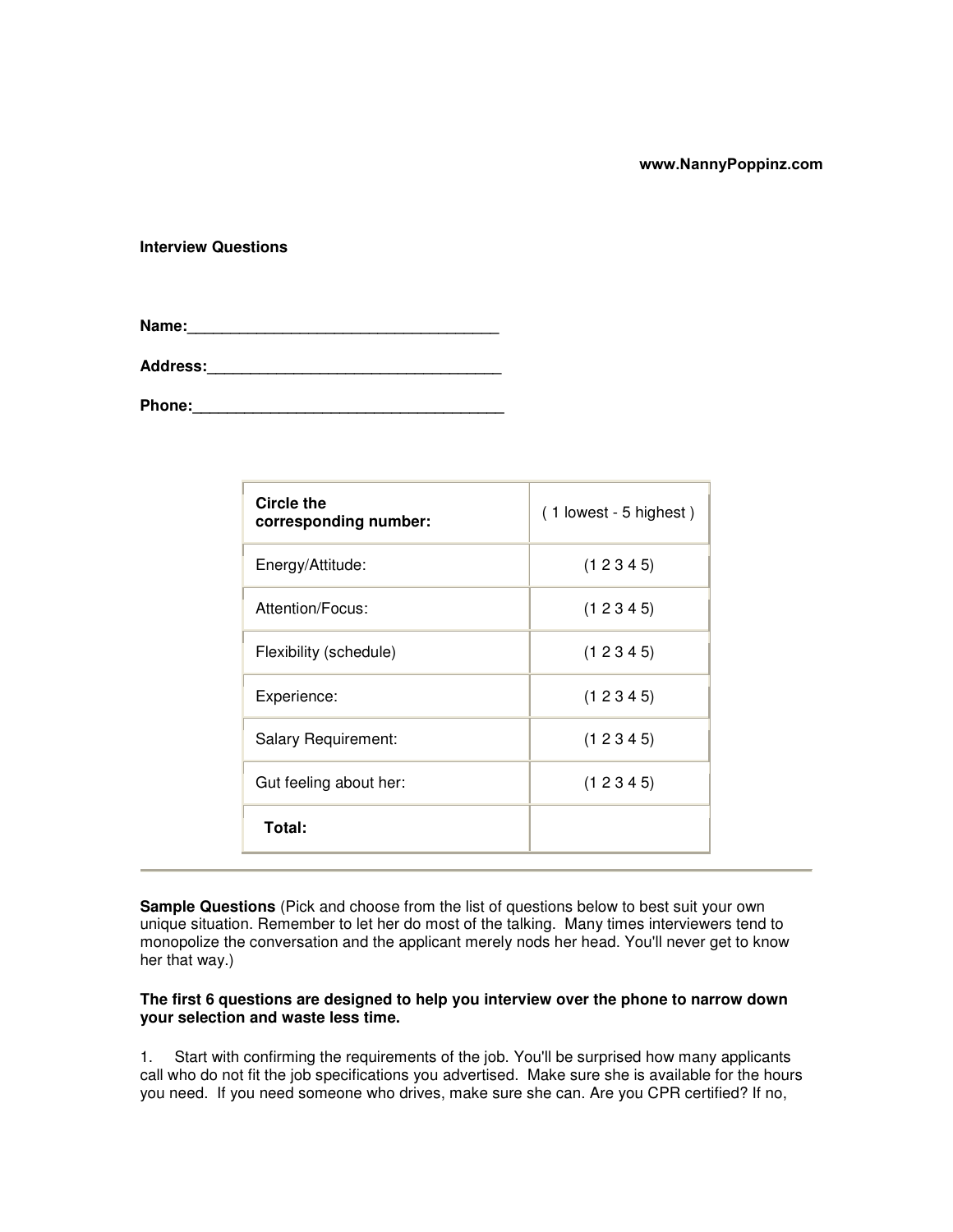would you be willing to get certified? Make sure she's looking for the same living arrangement you are and the same salary.

2. Make a point of listening to how she speaks. Can you hear her or is she so soft spoken you have to struggle to make out what she's saying? Does she speak English well enough that you can understand her? How is her grammar, her manners? Remember, this person is going to have a huge impact on your child's development. If you don't want your child using poor grammar then you don't want a Nanny who does.

3. What experience do you have in caring for children? If you are looking for someone with childcare experience, make sure she's got some.

4. What was your last childcare experience? Why did it end? What were the ages of the children you cared for? Write down her answer and ask this question again during the face-toface interview.

5. How long do you think you would be willing to stay in this position? When can you start? What do you plan to do when this contract is completed? If a long term commitment is what you're after, make sure she's not leaving for college in 6 months.

6. Tell her that you plan to do a background check on anyone you are considering hiring. Ask her if she will have a problem with this.

If you are satisfied with the answers you received, set up an appointment for a face-to-face interview. Remind her to bring a list of at least three references that you can call.

# **The Face-to-Face Interview**

- 1.. What do you think children like best about you?
- 2. What kinds of activities would you do with a (insert ages of your children) year old?

3. Can you give me some examples of problems you have had with kids and how you handled them?

4. What would you say is your discipline style? Can you give me some examples of when you would need to use discipline with a (insert age) year old child?

5. What do you consider to be your most important responsibility in this job?

6. At what point would you call a pediatrician or 911? Have you ever had to handle an emergency? How did you handle it?

7. Have you ever had to manage a morning routine during the school year so that all the children got off to school on time? If no, do you think you could?

8. Do you have any health-related problems that would prevent you from doing this job?

9. Can you cook?